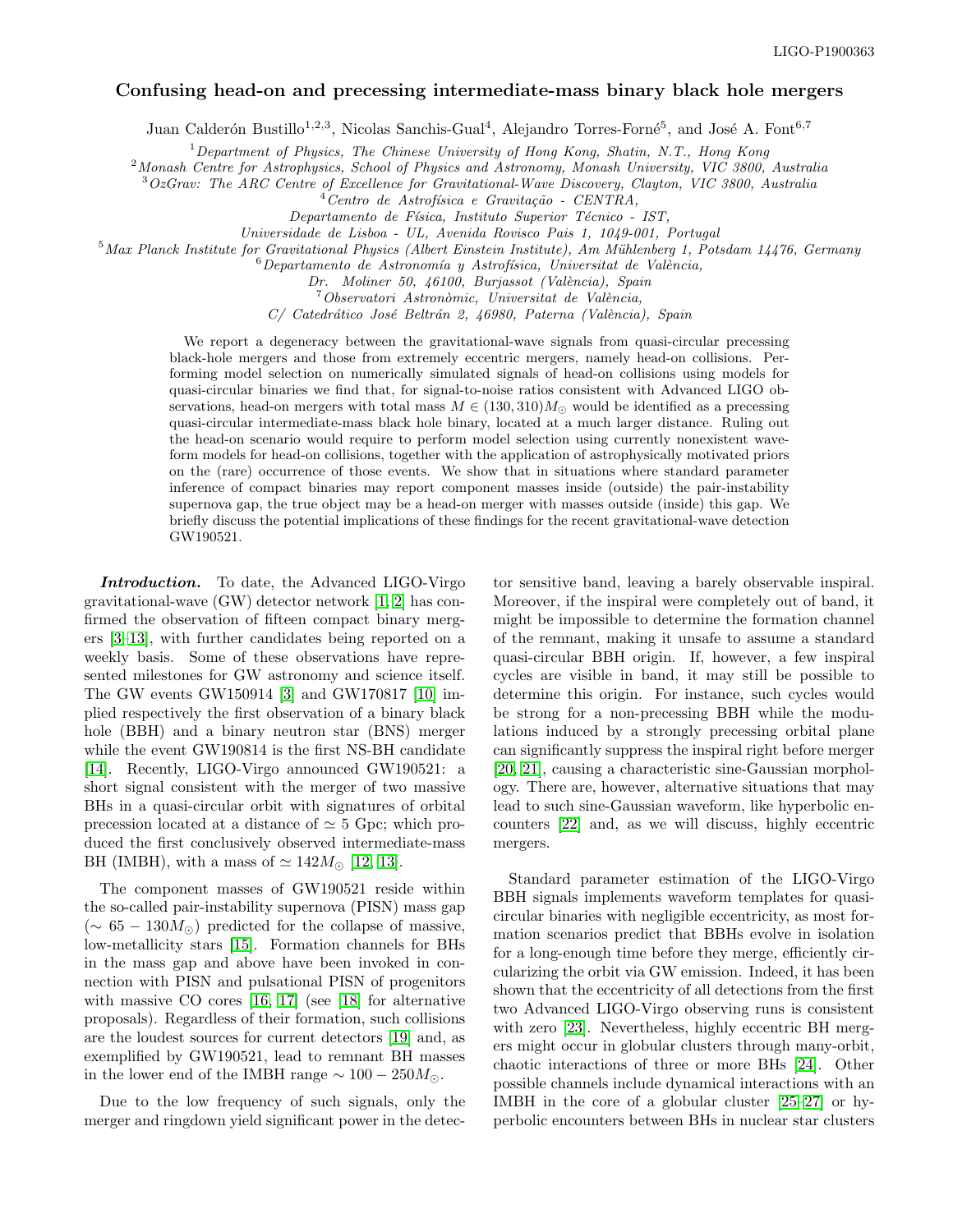

<span id="page-1-2"></span>FIG. 1. Top: HOC trajectories for two Schwarzschild BHs and two Kerr BHs with different mass ratio and aligned spins  $a_1$ and  $a_2$  (see Table [I\)](#page-1-0). The BH spins induce a frame-dragging effect, curving the trajectories. Bottom: Average distance at which a HOC can produce a SNR of 12, using a triple detector network (LIGO Hanford-Livingston and Virgo) at design sensitivities.

[\[28,](#page-6-19) [29\]](#page-6-20). Detectability estimates of eccentric inspirals by the current network are provided in [\[30–](#page-6-21)[32\]](#page-6-22).

In this Letter we investigate whether similarities in the waveform morphology may lead to a confusion between precessing and extremely eccentric BBH mergers (head-on collisions; HOCs), discussing the astrophysical implications. We estimate the mass range and signal loudness in which such confusion might occur. We show that for masses  $M \in [130, 310]M_{\odot}$  and signal-to-noise ratios (SNRs) typical among current observations, precessing BBH waveforms can be confused with HOC ones, producing a large over-estimation of the distance and a consequent under-estimation of the source-frame mass. Therefore, a HOC in this mass range would be genuinely identified as a precessing IMBH binary if only a quasicircular merger scenario were considered. Remarkably, we find that if the HOC components are outside the PISN gap, parameter estimation with BBH waveforms may place one of the two masses inside it, reporting an

| $q = m_1/m_2 \vert a_1 \vert a_2 \vert D \vert e_1^{\text{red}} \vert e_2^{\text{red}} \vert a_{\text{fin}} \vert M_{\text{fin}}/M_{\text{ini}}$ |  |                                                                                      |  |       |
|--------------------------------------------------------------------------------------------------------------------------------------------------|--|--------------------------------------------------------------------------------------|--|-------|
|                                                                                                                                                  |  | $\left 0.58\right 0.58\left 2.34\right 0.14\left 0.14\right 0.35$                    |  | 0.999 |
| $\overline{2}$                                                                                                                                   |  | $\left  0.60 \right  0.56 \left  2.34 \right  0.09 \left  0.20 \right  0.39 \right $ |  | 0.999 |
| -3                                                                                                                                               |  | $\left  0.61 \right  0.55 \left  2.34 \right  0.06 \left  0.23 \right  0.43 \right $ |  | 0.999 |
|                                                                                                                                                  |  | $[0.00 \, 0.00 \, 2.34 \, 0.00 \, 0.00 \, 0.00]$                                     |  | 0.999 |
|                                                                                                                                                  |  |                                                                                      |  |       |

<span id="page-1-0"></span>TABLE I. Parameters of our simulations for head-on mergers: mass ratio  $(q)$ , spins  $(a_i)$ , separation  $(D)$ , residual eccentricity  $(e_i^{\text{red}})$ , final spin  $a_{\text{fin}}$ , and mass loss  $(M_{\text{fin}}/M_{\text{ini}})$ .

apparent violation of the PISN gap.

Analysis. We perform parameter estimation on a family of numerically simulated signals from HOCs using two phenomenological waveform models for the inspiralmerger-ringdown of precessing and aligned-spin BBHs, respectively known as IMRPhenomPv2 and IMRPhenomD  $[33-36]$  $[33-36]$ <sup>[1](#page-1-1)</sup>, and the parameter-estimation code Bilby [\[38,](#page-6-25) [39\]](#page-6-26). The numerical simulations of the HOCs and the GW extraction are performed with the Einstein Toolkit [\[40–](#page-6-27)[42\]](#page-6-28) using the Cactus framework with mesh refinement. The BBH initial data (Table [I\)](#page-1-0) are obtained from the TwoPunctures thorn [\[43\]](#page-6-29) and we use the MacLachlan code [\[44\]](#page-6-30) to solve Einstein's equations. Examples of the BBH trajectories and an illustrative GW strain signal are shown in the top panel of Fig. [1.](#page-1-2)

Our HOCs cover the total redshifted (detector-frame) mass range  $M \in [100, 700] M_{\odot}$  related to the sourceframe mass by  $M = (1 + z)M_{\text{source}}$ , with z the redshift. While the BBH emission is dominated by the quadrupole  $(\ell, m) = (2, \pm 2)$  modes [\[45–](#page-7-0)[47\]](#page-7-1) the IMRPhenom, both the  $(\ell, m) = (2, \pm 2)$  and  $(\ell, m) = (2, \pm 0)$  are co-dominant for HOCs (see Fig. [1\)](#page-1-2). Nevertheless, we place our HOCs face-on source to so that the HOC emission only includes the (2, 2) mode, minimising waveform systematics.

We inject simulated signals from HOCs in zero noise, and use the standard likelihood for GW transients [\[48,](#page-7-2) [49\]](#page-7-3)

$$
\log \mathcal{L}(\theta|d) = -(d - h(\theta)|d - h(\theta))/2.
$$
 (1)

Here, d denotes our injection,  $h(\theta)$  a BBH template h with source parameters  $\theta$ , and  $(a|b)$  the noise-weighted inner product [\[50\]](#page-7-4),

$$
(a|b) = 4\Re \int \frac{\tilde{a}(f)\tilde{b}^*(f)}{S_n(f)} df,
$$
\n(2)

where  $S_n(f)$  is the one-sided power spectral density of the detector. We consider a single Advanced LIGO detector working at design sensitivity [\[51\]](#page-7-5) with a lower frequency cutoff of 20Hz. We characterise the loudness of our injections by the optimal SNR,  $\rho_{\text{opt}} = (h|h)^{1/2}$ , inversely proportional to the luminosity distance  $D_L$ .

<span id="page-1-1"></span><sup>1</sup> We also performed another analysis using the model NRSur7dq4 [\[37\]](#page-6-31). However, this is limited to mass ratios  $q \leq 4$ , which caused our posteriors to rail against this limit.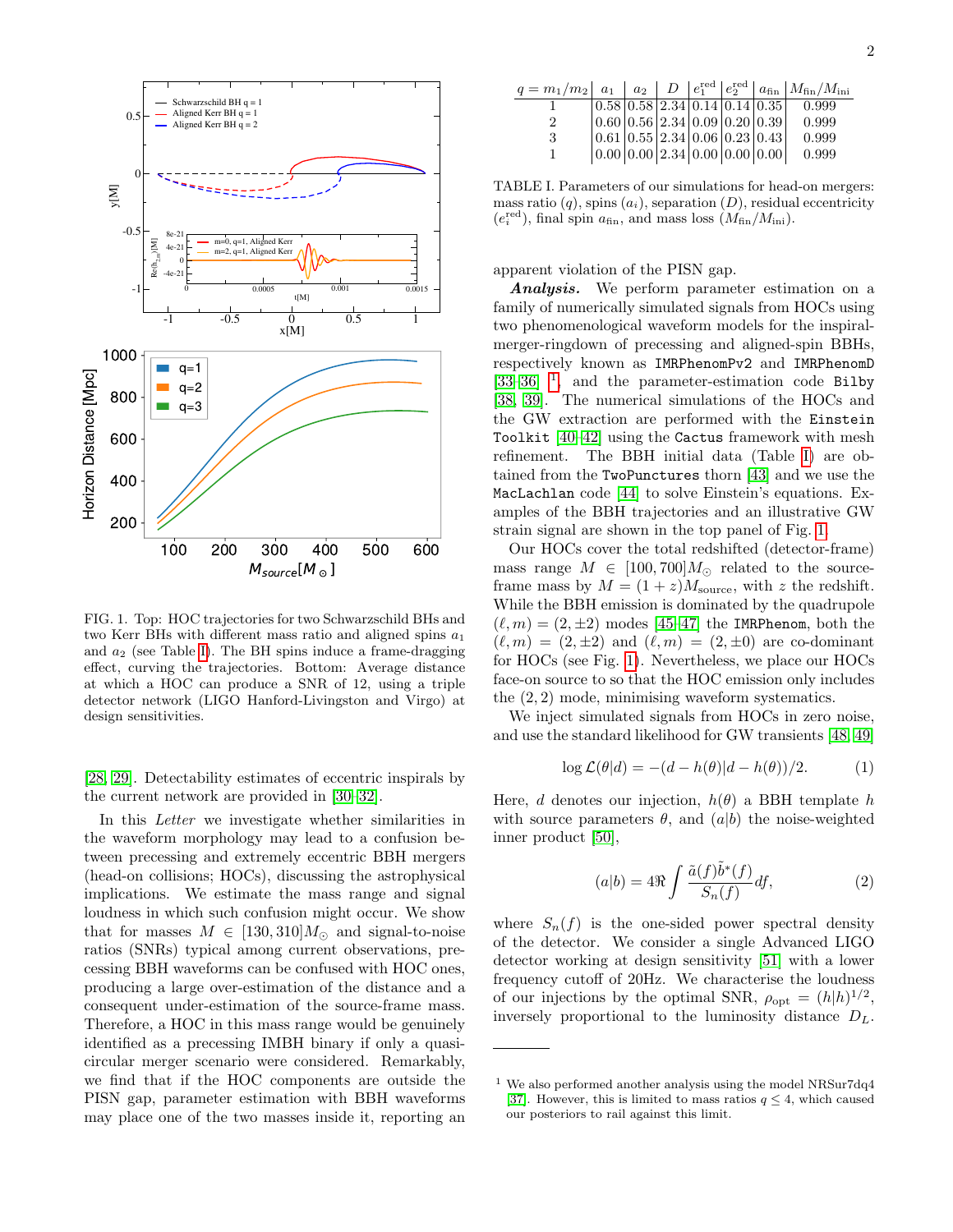

<span id="page-2-0"></span>FIG. 2. Spectra and strain of HOCs and quasi-circular BBH mergers. Top: Amplitude of the Fourier transform of a  $q = 2$  HOC injection (red) with varying total mass, together with that of the best-matching posterior samples for aligned-spin (green) and precessing (blue) quasi-circular binaries. Bottom: Corresponding strains band-passed between the lower and upper frequency cutoffs of our analysis  $f \in [20, 512]$  Hz. As the total mass increases, the ringdowns predicted by the three waveform models become indistinguishable. This indicates that that all sources lead to the same final BH, and any differences are present only before merger.

The bottom panel of Fig. [1](#page-1-2) shows the distance at which three of our initial data yield  $\rho_{opt} \geq 12$  across the Advanced LIGO-Virgo network working at its design sensitivity after averaging over inclination, sky-location, and polarisation angles. These distances are within reach of current BBH observations, so that these sources can in principle be detected.

We draw our attention to two main figures of merit. The first one is the ratio of the Bayesian evidence B for our precessing and non-precessing BBH models,  $\log \beta = \log B(\chi_p) - \log B(\chi_p = 0)$ . To compute the Bayesian evidence, we place flat priors on the detectorframe total mass and mass ratio parameters with ranges  $M_{\text{tot}} \in [10, 1000] M_{\odot}$  and  $q \in [1, 5]$  and a spin prior with components uniformly distributed on the sphere. We use a prior on distance uniform in co-moving volume, a standard prior on source orientation and we fix the skylocation to the true one. The second figure of merit is the fitting factor (FF) [\[52\]](#page-7-6) between the HOC waveforms and our BBH waveform models. We compute the FF as the fraction of SNR that the maximum likelihood (best fitting) template can recover from our injection with, using  $\rho_{\text{opt}} = 100$ . A low FF indicates that the models miss an important fraction of the signal, leaving significant residuals in the data that would reveal that the signal is not

a BBH. Instead, a large FF indicates that the signal is well reproduced by the BBH models and could be identified as a BBH by a matched-filter search [\[53](#page-7-7)[–56\]](#page-7-8). These searches aim for FF=0.965 between the real signals and the templates [\[54,](#page-7-9) [55,](#page-7-10) [57\]](#page-7-11). We perform this analysis for optimal SNRs  $\rho_{opt} = (15, 25)$ , consistent with the SNR of current detections [\[58\]](#page-7-12).

**Results.** Fig. [2](#page-2-0) shows the spectra of our  $q = 2$  HOC injections, for three different masses, together with the best fitting waveforms for aligned-spin and precessing BBHs. Fig. [3](#page-3-0) shows  $\log \beta$  as a function of the detectorframe total mass of the HOC and the optimal SNR of the signal, for the  $q = 2$  configuration. We also show the FF of both IMRPhenomPv2 and IMRPhenomD to our injections. For all models we observe the following results. At the low-mass end (Fig. 2, left panels), when the full HOC signal is in band, none of the BBH models fits the data well, yielding FF below the detection threshold of 0.965 [\[54,](#page-7-9) [55\]](#page-7-10). For IMRPhenomD, the presence of strong inspiral cycles in the detector band at such low masses prevents BBH models from mimicking the absence of cycles in the HOC case. Something similar happens for IMRPhenomPv2, for which the suppression of the inspiral right before merger is preceded by unsuppressed cycles still visible in band. Conversely, at the high-mass end (Fig. 2, right panels), only the late ringdown HOC sig-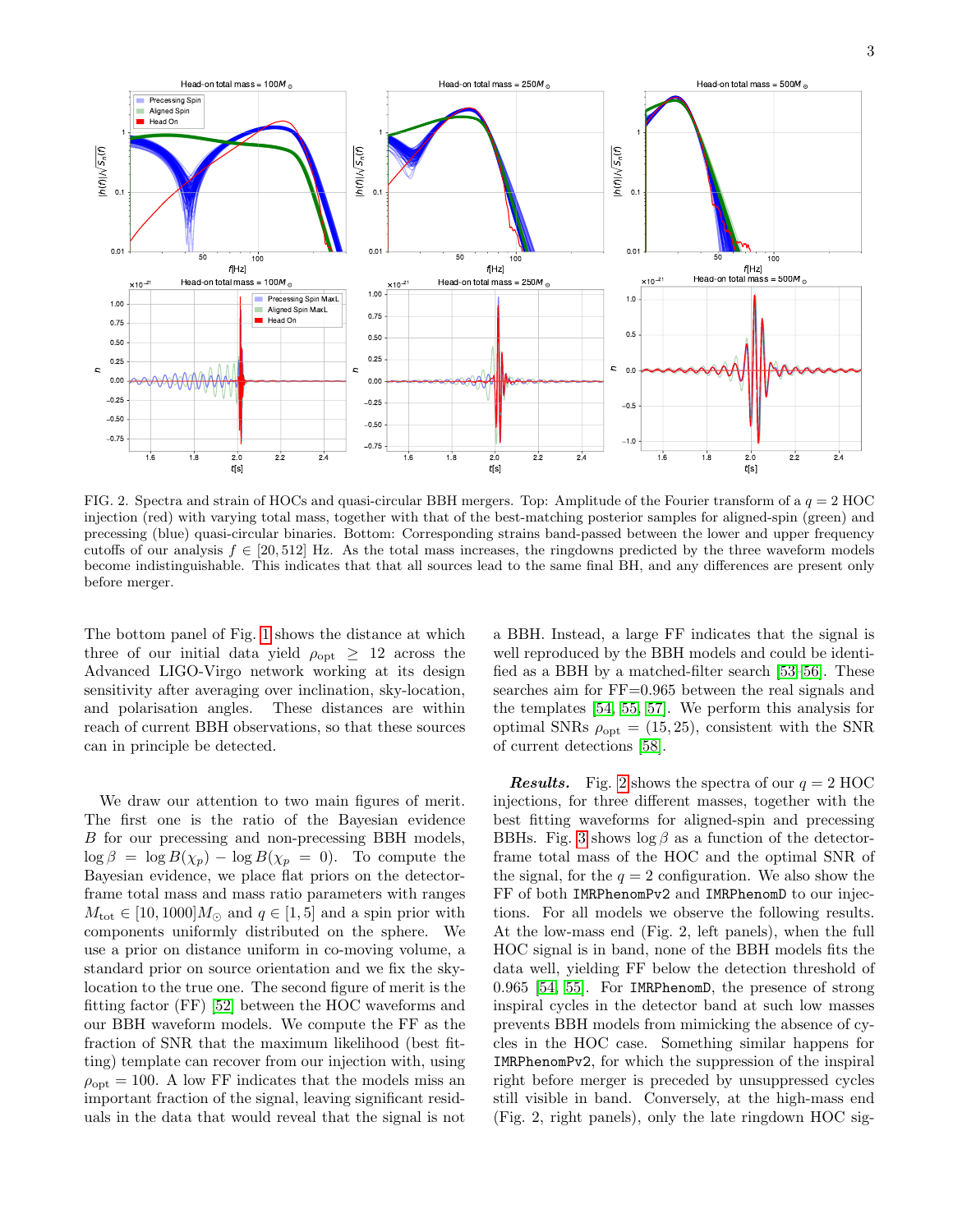

<span id="page-3-0"></span>FIG. 3. Mass range (orange region) in which a  $q = 2$  HOC can be confused with a precessing BBH merger. LogEvidence ratio log  $\beta$  (solid) for IMRPhenomPv2 ( $\chi_p \neq 0$ ) vs. IMRPhenomD  $(\chi_p = 0)$  and FF of each model (dashed, black and grey, respectively), as a function of total source-frame mass and optimal SNR of the injected HOC signal. Almost identical results are obtained for all cases in Table [I.](#page-1-0)

nal is in band so that both BBH models fit the injection with very high precision and no preference for any model is observed (log  $\beta$  < 5).

As the mass of the source decreases, details of the early ringdown and merger signal that contain information about the HOC origin of the remnant become visible in band. While IMRPhenomD cannot mimic these details (as indicated by the fast decrease of its FF), IMRPhenomPv2 fits the HOC signal perfectly down to  $300M_{\odot}$ , i.e. with FF=1. This leads to an increasing preference for IMRPhenomPv2 for decreasing mass and increasing signal loudness.

For intermediate masses (orange region of Fig. 3) we find a range in which IMRPhenomPv2 reaches FF well above the 0.965 threshold (reaching  $FF > 0.99$  for  $M >$  $250M_{\odot}$ ) while IMRPhenomD yields much lower values. The reason is that the strong modulation induced by precession suppresses the inspiral cycles before merger while the earlier inspiral cycles lie out of band (unlike what happens at lower masses). Hence, IMRPhenomPv2 mimics the absence of inspiral cycles that characterises HOCs (Fig. 2, central panels). Therefore, the trigger would be detected by a search implementing precessing templates but not by current searches that implement aligned-spin templates [\[59\]](#page-7-13). (However, model-agnostic searches [\[60\]](#page-7-14) might detect them [\[61\]](#page-7-15).). On the other hand, the large  $\log \beta$  would imply strong evidence for a precessing orbital plane under the assumption of a quasi-circular binary origin. For SNR=15 this might happen when the total source-frame mass is within  $(130-310)M_{\odot}$  (orange region of Fig. 3).

Fig. [4](#page-3-1) shows posterior parameter distributions



<span id="page-3-1"></span>FIG. 4. Parameter recovery for our spinning  $q = 1$  HOC injection using the quasi-circular precessing model IMRPhenomPv2. The true injection values are indicated by blue ( $\rho_{\text{opt}} = 15$ ) and orange (25) vertical lines. No true values are shown for  $\chi_{\text{eff}}$  and  $\chi_{\text{p}}$  as these are defined for quasi-circular binaries.

for our spinning equal-mass HOC, recovered with IMRPhenomPv2. The signal is injected with  $\rho_{\text{opt}} = 15$ (blue) and 25 (orange) and we consider a total mass of  $250M_{\odot}$  in the detector-frame. Again, we observe that the BBH model tries to mimic the HOC signal by pointing to a strongly precessing BBH (as indicated by the spinprecession parameter  $\chi_{\rm p}$ , which is zero for non-precessing systems [\[33,](#page-6-23) [62\]](#page-7-16)). Remarkably, the posterior distribution of the primary spin hits the upper boundary of our prior. In addition, because BBHs are much more luminous than HOCs, the BBH model places the source  $\sim$  3 times further away than it is. This, together with fair estimates of the detector-frame mass  $M_{\text{det}}$ , leads to largely underestimated source-frame masses,  $M_{\rm source}$  =  $M_{\text{det}}/(1 + z)$ . Moreover, the large mass ratio q and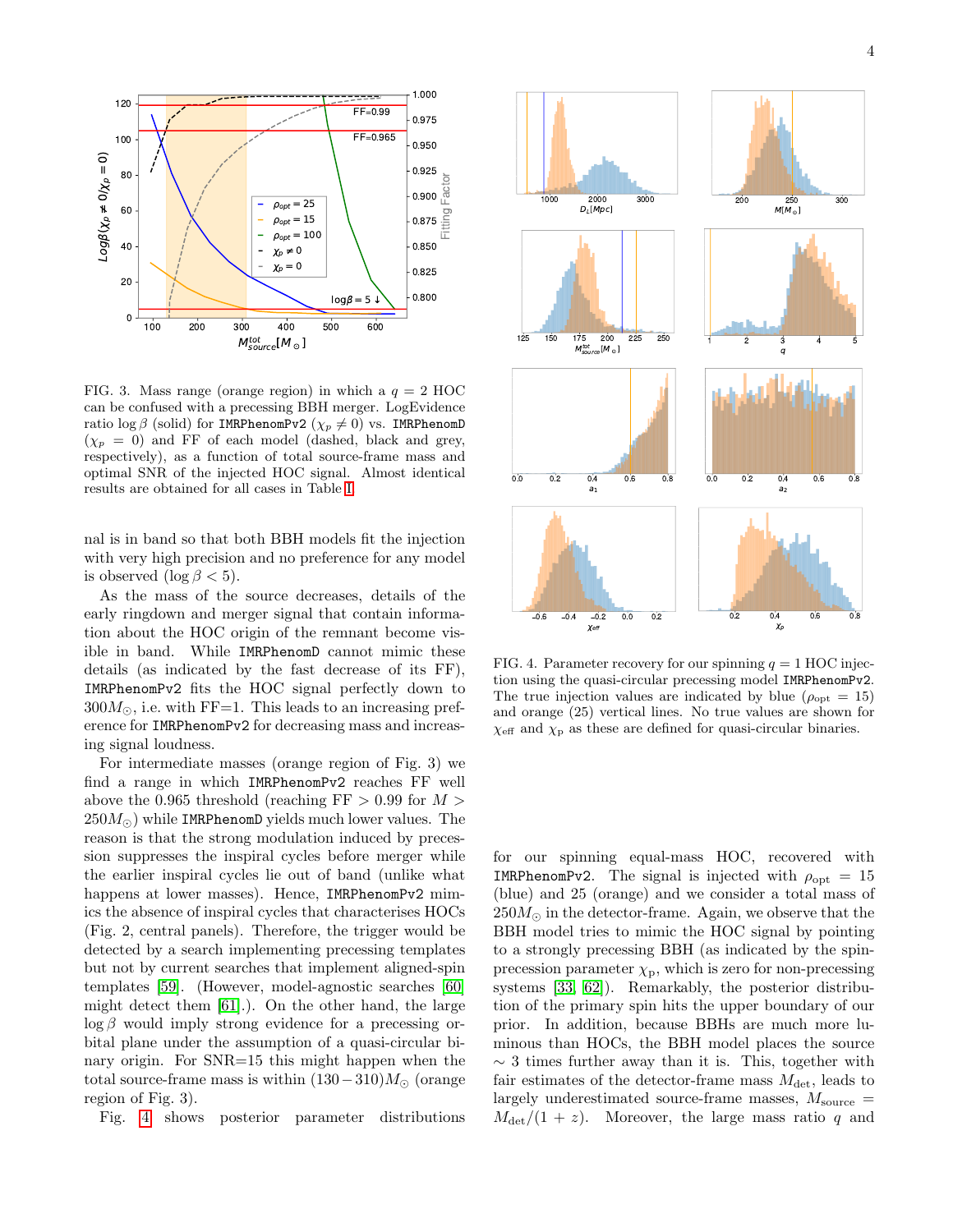

<span id="page-4-1"></span>FIG. 5. Parameter recovery for our spinning  $q = 1$  HOC injection, varying the total mass, and using the IMRPhenomPv2 model for  $\rho_{\text{opt}} = 15$  (blue) and 25 (orange). The shaded contours represent 90% confidence intervals. For the luminosity distance the dashed lines represent the true values of the injection. Important biases toward large distances, large mass ratios, negative effective spins and strong precession are observed.

the negative effective-spin  $\chi_{eff}^{2}$  $\chi_{eff}^{2}$  $\chi_{eff}^{2}$ , indicate that the BBH model tries to shorten the waveform as much as possible, to leave the low-frequency inspiral out of the detector band. The negative  $\chi_{eff}$  is also a consequence of the low final spin of our binaries (see Table II), which the BBH tries to reach by having the BH spins anti-aligned with the angular momentum of the orbit.

Fig. [5](#page-4-1) shows the posterior 90% confidence intervals on several parameters for the range of source-frame masses  $\sim (100 - 650) M_{\odot}$ . For the lowest masses, we observe results consistent with the ones previously described. For the largest masses, when only the ringdown is in band, the estimated detector-frame total mass is slightly overestimated. The reason may be that the BBH model has a larger likelihood for binaries with parameters that lead to the same remnant BH as the HOC. Since BBHs are more luminous, they require a slightly larger initial mass than the HOC to reach the same final BH. For all cases, the large overestimation of the source distance, combined with fair estimations of the detector-frame mass, consistently lead to a  $\sim 20\%$  underestimation of the sourceframe mass. In addition, the bias to large mass ratios leads to wrong estimates of the individual masses, whose implications we discuss next. These findings hold for all models of Table I.

Astrophysical implications. Fig. [6](#page-5-0) shows 90% confidence intervals for the total and secondary source-frame masses of an equal-mass HOC, using IMRPhenomPv2. These two estimates are biased toward lower values, as a result of the biases found toward large distances and unequal masses. This has two main consequences.

First, for  $\rho_{\text{opt}} = 15$ , HOCs in the narrow range  $M_{\text{source}} \in (130 - 135)M_{\odot}$  would have non-zero support for total measured masses below  $100M_{\odot}$ , preventing a conclusive detection of a remnant IMBH. While this is also true for lower masses, BBH waveforms would not fit HOC ones in this range, (see Figs. 2,3) making the quasi-circular BBH nature of the source easy to discard. Conversely, the measurement of an IMBH would be robust against the bias we describe.

Second, for certain range of component masses outside (inside) the PISN gap, precessing waveforms may report secondary mass estimates inside (outside) the gap. In particular, for an equal-mass HOC with  $m_{1,\text{source}} =$  $m_{2,\text{source}} \in (130, 250)M_{\odot}$  (above the gap), we recover posterior distributions for  $m_2$  with strong support within the PISN gap. Since in this mass range BBH waveforms would fit well HOC ones, there would be no straightforward way to discard the BBH nature of the source. Yet, a strong preference for precession shall be flagged as a symptom that the source may be a HOC merger with masses outside the gap. For larger masses, for which

<span id="page-4-0"></span> $\alpha^2 \chi_{\text{eff}} = \frac{m_1 \chi_1^{\parallel} + m_2 \chi_1^{\parallel}}{m_1 + m_2}$ , with  $\chi_i^{\parallel}$  being the component of the *i*-th spin along the orbital angular momentum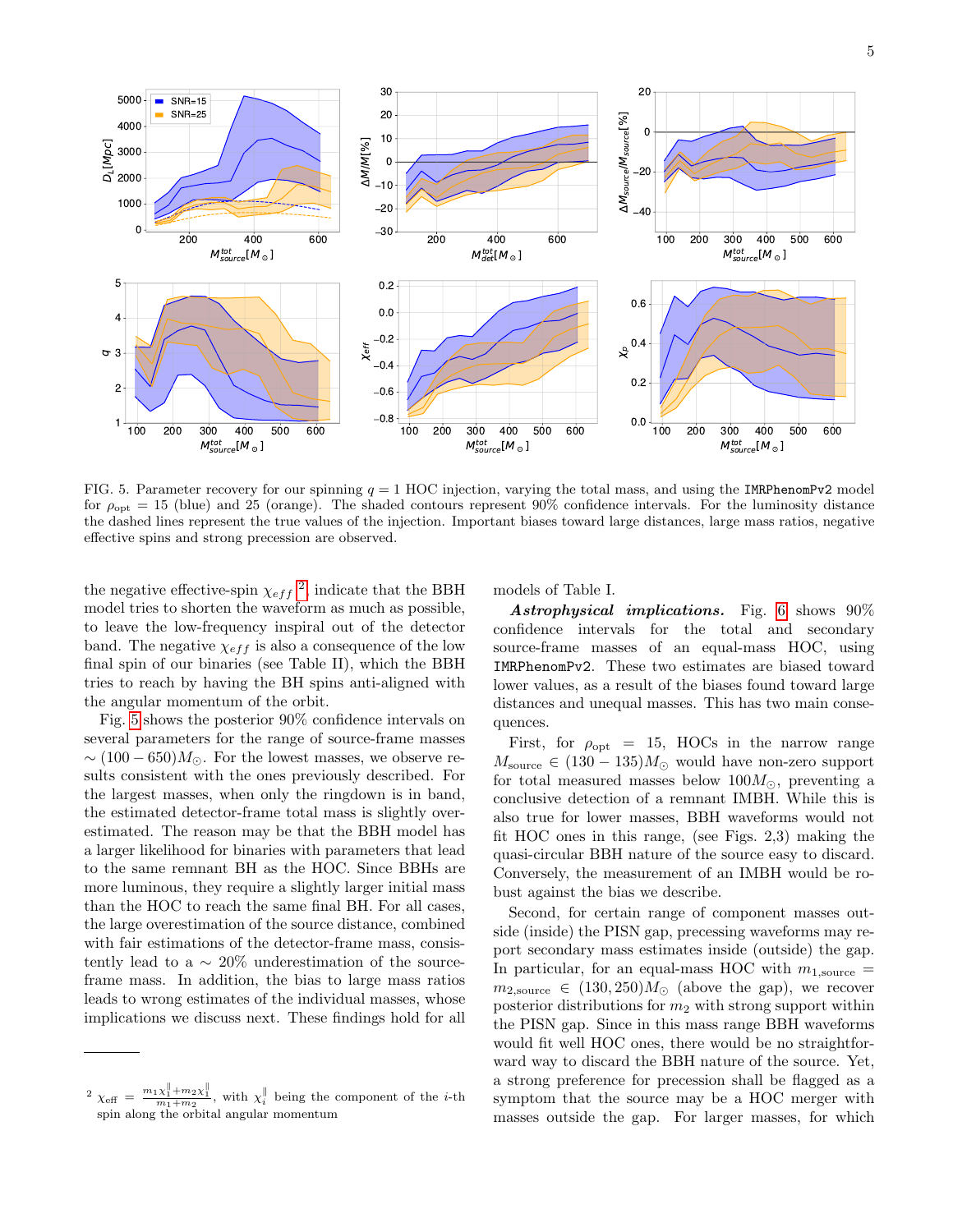

<span id="page-5-0"></span>FIG. 6. 90% confidence intervals for the secondary mass (left) and total mass (right) of an equal-mass HOC, measured in the source-frame. The diagonal black line denotes "zero bias". The red regions enclose the boundaries of the PISN gap. The top blue and orange regions show the mass ranges in which the source may be confused with a precessing BBH, for  $\rho_{\text{opt}} = 15$  and 25, respectively. Top green regions display ranges in which BBH waveforms have a poor FF, so that the BBH nature of the source can be discarded. Top grey regions denote ranges in which IMRPhenomD and IMRPhenomPv2 fit the head-on injection well enough that no model is preferred.

such preference would not occur (grey regions in Fig. [6\)](#page-5-0) no such diagnose would be possible. Finally, when the source masses are in the interval  $(65, 130)M_{\odot}$  (within the PISN gap), IMRPhenomPv2 reports a secondary mass with no support within the gap.

Conclusions. GW signals from head-on BH collisions can be confused with those emitted by precessing quasi-circular BBH mergers. For a SNR=15, similar to that of GW190521, this confusion would happen when the head-on system has a total mass  $M \in (130, 310)M_{\odot}$ . In this interval, the absence of inspiral cycles characteristic of HOCs can be mimicked by the suppression of signal power right before merger induced by precession. Therefore, discerning between head-on and precessing scenarios would only be possible by performing model selection with currently unavailable models for HOCs and/or the placement of appropriate priors on the astrophysical probability of such collisions. The confusion brings significant biases in the source parameters. In particular, parameter estimation using templates for quasi-circular binaries would point to a highly precessing IMBH binary. Moreover, the distance would be overestimated by a factor of ∼3-4. the total, causing an underestimation of the source-frame mass by  $10 - 20\%$ , consequently biasing the component masses. In particular, HOCs with BH masses outside (inside) the PISN mass gap may be misinterpreted as BBHs with a component mass inside (outside) the gap, leading to a fake violation (compliance) of the PISN gap.

The recent GW observation GW190521 [\[12,](#page-6-6) [13\]](#page-6-3) is a short signal with signatures of precession and component BHs in the PISN gap. Our results suggest that it may admit a head-on (or extremely eccentric) BBH interpretation. We note, however, that HOCs are not only much rarer than quasi-circular mergers but they would be further disfavoured if an uniform distribution of sources in the Universe is assumed, due to their intrinsic weakness. In addition, the remnant of GW150921 has an estimated spin  $a_f = 0.72^{+0.10}_{-0.11}$ , very difficult to obtain through HOCs of low mass ratio.

Nevertheless, given the recent claim of an associated electromagnetic counterpart to GW190521 located at a much shorter distance than estimated by quasi-circular BBH models [\[63\]](#page-7-17), our results suggest that a highly eccentric merger (if not necessarily head-on) may reconcile both distance estimates.

Acknowledgements. We thank Paul D. Lasky, Simon Stevenson, and Nelson Christensen for comments on the manuscript. JCB is supported by the Australian Research Council Discovery Project DP180103155 and the Direct Grant, Project 4053406, from the Research Committee of the Chinese University of Hong Kong. NSG is supported by the Fundação para a Ciência e a Tecnologia (FCT) projects PTDC/FIS-OUT/28407/2017, UID/FIS/00099/2020 (CENTRA), and CERN/FIS-PAR/0027/2019. JAF is supported by the Spanish Agencia Estatal de Investigación (PGC2018-095984-B-I00) and by the Generalitat Valenciana (PROMETEO/2019/071). This work has further been supported by the European Union's Horizon 2020 research and innovation (RISE) programme H2020- MSCA-RISE-2017 Grant No. FunFiCO-777740. Parame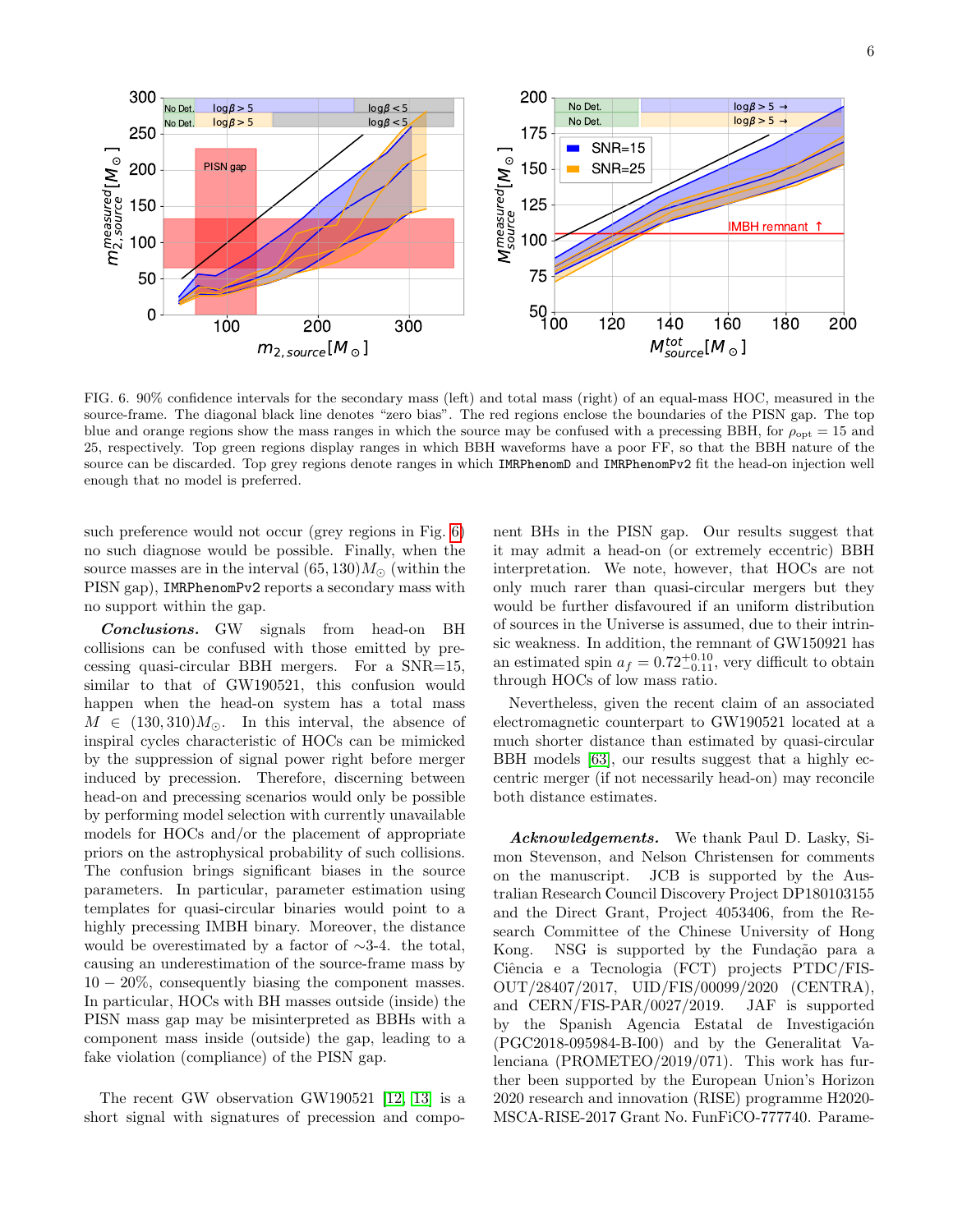ter estimation runs were done in the CIT Caltech cluster.

- <span id="page-6-0"></span>[1] J. Aasi et al. (LIGO Scientific Collaboration), [Class.](http://dx.doi.org/10.1088/0264-9381/32/7/074001) Quant. Grav. 32[, 074001 \(2015\),](http://dx.doi.org/10.1088/0264-9381/32/7/074001) [arXiv:1411.4547 \[gr-qc\].](http://arxiv.org/abs/1411.4547)
- <span id="page-6-1"></span>[2] F. Acernese et al. (Virgo Collaboration), [Class. Quant.](http://dx.doi.org/10.1088/0264-9381/32/2/024001) Grav. 32[, 024001 \(2015\),](http://dx.doi.org/10.1088/0264-9381/32/2/024001) [arXiv:1408.3978 \[gr-qc\].](http://arxiv.org/abs/1408.3978)
- <span id="page-6-2"></span>[3] B. P. Abbott et al. (Virgo, LIGO Scientific), [Phys. Rev.](http://dx.doi.org/10.1103/PhysRevLett.116.061102) Lett. 116[, 061102 \(2016\),](http://dx.doi.org/10.1103/PhysRevLett.116.061102) [arXiv:1602.03837 \[gr-qc\].](http://arxiv.org/abs/1602.03837)
- [4] B. Abbott et al. (Virgo, LIGO Scientific), [Phys. Rev.](http://dx.doi.org/10.1103/PhysRevLett.116.241103) Lett. 116[, 241103 \(2016\),](http://dx.doi.org/10.1103/PhysRevLett.116.241103) [arXiv:1606.04855 \[gr-qc\].](http://arxiv.org/abs/1606.04855)
- [5] B. P. Abbott, R. Abbott, T. D. Abbott, F. Acernese, K. Ackley, C. Adams, T. Adams, P. Addesso, R. X. Adhikari, V. B. Adya, C. Affeldt, M. Afrough, B. Agarwal, M. Agathos, K. Agatsuma, N. Aggarwal, O. D. Aguiar, L. Aiello, A. Ain, P. Ajith, B. Allen, G. Allen, A. Allocca, P. A. Altin, A. Amato, A. Ananyeva, S. B. Anderson, W. G. Anderson, S. Antier, S. Appert, K. Arai, M. C. Araya, J. S. Areeda, N. Arnaud, K. G. Arun, S. Ascenzi, G. Ashton, M. Ast, S. M. Aston, P. Astone, P. Aufmuth, C. Aulbert, K. AultONeal, and Avila-Alvarez (LIGO Scientific and Virgo Collaboration), [Phys. Rev.](http://dx.doi.org/ 10.1103/PhysRevLett.118.221101) Lett. 118[, 221101 \(2017\).](http://dx.doi.org/ 10.1103/PhysRevLett.118.221101)
- [6] B. P. Abbott et al. (Virgo, LIGO Scientific), [Phys. Rev.](http://dx.doi.org/10.1103/PhysRevLett.119.141101) Lett. 119[, 141101 \(2017\),](http://dx.doi.org/10.1103/PhysRevLett.119.141101) [arXiv:1709.09660 \[gr-qc\].](http://arxiv.org/abs/1709.09660)
- [7] B. P. Abbott et al. (Virgo, LIGO Scientific), [Astrophys.](http://dx.doi.org/10.3847/2041-8213/aa9f0c) J. 851[, L35 \(2017\),](http://dx.doi.org/10.3847/2041-8213/aa9f0c) [arXiv:1711.05578 \[astro-ph.HE\].](http://arxiv.org/abs/1711.05578)
- [8] B. Abbott et al. (LIGO Scientific, Virgo), [Astrophys. J.](http://dx.doi.org/10.3847/2041-8213/ab75f5) Lett. 892,  $\overline{L3}$  (2020), [arXiv:2001.01761 \[astro-ph.HE\].](http://arxiv.org/abs/2001.01761)
- [9] (2020), [arXiv:2004.08342 \[astro-ph.HE\].](http://arxiv.org/abs/2004.08342)
- <span id="page-6-4"></span>[10] B. P. Abbott et al. (LIGO Scientific Collaboration, Virgo Collaboration), [Phys. Rev. Lett.](http://dx.doi.org/ 10.1103/PhysRevLett.119.161101) 119, 161101 (2017), [arXiv:1710.05832 \[gr-qc\].](http://arxiv.org/abs/1710.05832)
- [11] B. P. Abbott et al., [The Astrophysical Journal](http://dx.doi.org/10.3847/2041-8213/ab75f5) 892, L3 [\(2020\).](http://dx.doi.org/10.3847/2041-8213/ab75f5)
- <span id="page-6-6"></span>[12] Abbott et al. (LIGO Scientific, Virgo), [Physical Review](http://dx.doi.org/ 10.1103/PhysRevLett.125.101102) Letters 125 [\(2020\), 10.1103/PhysRevLett.125.101102.](http://dx.doi.org/ 10.1103/PhysRevLett.125.101102)
- <span id="page-6-3"></span>[13] B. Abbott et al. (LIGO Scientific, Virgo), [Astrophys. J.](http://dx.doi.org/doi.org/10.3847/2041-8213/aba493) Lett. 900[, L13 \(2020\).](http://dx.doi.org/doi.org/10.3847/2041-8213/aba493)
- <span id="page-6-5"></span>[14] R. Abbott et al., [The Astrophysical Journal](http://dx.doi.org/10.3847/2041-8213/ab960f) 896, L44 [\(2020\).](http://dx.doi.org/10.3847/2041-8213/ab960f)
- <span id="page-6-7"></span>[15] A. Heger, C. L. Fryer, S. E. Woosley, N. Langer, and D. H. Hartmann, [Astrophys. J.](http://dx.doi.org/ 10.1086/375341) 591, 288 (2003), [arXiv:astro-ph/0212469 \[astro-ph\].](http://arxiv.org/abs/astro-ph/0212469)
- <span id="page-6-8"></span>[16] S. E. Woosley, A. Heger, and T. A. Weaver, [Reviews of](http://dx.doi.org/10.1103/RevModPhys.74.1015) [Modern Physics](http://dx.doi.org/10.1103/RevModPhys.74.1015) 74, 1015 (2002).
- <span id="page-6-9"></span>[17] H. Uchida, M. Shibata, K. Takahashi, and T. Yoshida, Phys. Rev. D 99[, 041302 \(2019\).](http://dx.doi.org/10.1103/PhysRevD.99.041302)
- <span id="page-6-10"></span>[18] U. N. Di Carlo, M. Mapelli, Y. Bouffanais, N. Giacobbo, S. Bressan, M. Spera, and F. Haardt, arXiv e-prints , arXiv:1911.01434 (2019), [arXiv:1911.01434](http://arxiv.org/abs/1911.01434) [\[astro-ph.HE\].](http://arxiv.org/abs/1911.01434)
- <span id="page-6-11"></span>[19] B. P. Abbott et al. (Virgo, LIGO Scientific), [Phys. Rev.](http://dx.doi.org/10.1103/PhysRevD.96.022001) D96[, 022001 \(2017\),](http://dx.doi.org/10.1103/PhysRevD.96.022001) [arXiv:1704.04628 \[gr-qc\].](http://arxiv.org/abs/1704.04628)
- <span id="page-6-12"></span>[20] J. Healy, C. O. Lousto, J. Lange, R. O'Shaughnessy, Y. Zlochower, and M. Campanelli, [Phys. Rev. D](http://dx.doi.org/10.1103/PhysRevD.100.024021) 100, [024021 \(2019\),](http://dx.doi.org/10.1103/PhysRevD.100.024021) [arXiv:1901.02553 \[gr-qc\].](http://arxiv.org/abs/1901.02553)
- <span id="page-6-13"></span>[21] M. Boyle, D. Hemberger, D. A. B. Iozzo, G. Lovelace, S. Ossokine, H. P. Pfeiffer, M. A. Scheel, L. C. Stein, C. J. Woodford, A. B. Zimmerman, N. Afshari, K. Barkett, J. Blackman, K. Chatziioannou, T. Chu, N. Demos,

N. Deppe, S. E. Field, N. L. Fischer, E. Foley, H. Fong, A. Garcia, M. Giesler, F. Hebert, I. Hinder, R. Katebi, H. Khan, L. E. Kidder, P. Kumar, K. Kuper, H. Lim, M. Okounkova, T. Ramirez, S. Rodriguez, H. R. Rüter, P. Schmidt, B. Szilagyi, S. A. Teukolsky, V. Varma, and M. Walker, arXiv e-prints , arXiv:1904.04831 (2019), [arXiv:1904.04831 \[gr-qc\].](http://arxiv.org/abs/1904.04831)

- <span id="page-6-14"></span>[22] R. Gold and B. Brügmann, [Phys. Rev. D](http://dx.doi.org/10.1103/PhysRevD.88.064051)  $88$ , 064051 [\(2013\),](http://dx.doi.org/10.1103/PhysRevD.88.064051) [arXiv:1209.4085 \[gr-qc\].](http://arxiv.org/abs/1209.4085)
- <span id="page-6-15"></span>[23] I. M. Romero-Shaw, P. D. Lasky, and E. Thrane, (2019), [arXiv:1909.05466 \[astro-ph.HE\].](http://arxiv.org/abs/1909.05466)
- <span id="page-6-16"></span>[24] M. Zevin, J. Samsing, C. Rodriguez, C.-J. Haster, and E. Ramirez-Ruiz, [Astrophys. J.](http://dx.doi.org/10.3847/1538-4357/aaf6ec) 871, 91 (2019), [arXiv:1810.00901 \[astro-ph.HE\].](http://arxiv.org/abs/1810.00901)
- <span id="page-6-17"></span>[25] N. W. C. Leigh, N. Lützgendorf, A. M. Geller, T. J. Maccarone, C. Heinke, and A. Sesana, 444[, 29 \(2014\),](http://dx.doi.org/10.1093/mnras/stu1437) [arXiv:1407.4459 \[astro-ph.SR\].](http://arxiv.org/abs/1407.4459)
- [26] G. Fragione, I. Ginsburg, and B. Kocsis, [Astrophys. J.](http://dx.doi.org/10.3847/1538-4357/aab368) 856[, 92 \(2018\),](http://dx.doi.org/10.3847/1538-4357/aab368) [arXiv:1711.00483 \[astro-ph.GA\].](http://arxiv.org/abs/1711.00483)
- <span id="page-6-18"></span>[27] G. Fragione and B. Kocsis, [Phys. Rev. Lett.](http://dx.doi.org/10.1103/PhysRevLett.121.161103) 121, 161103 [\(2018\),](http://dx.doi.org/10.1103/PhysRevLett.121.161103) [arXiv:1806.02351 \[astro-ph.GA\].](http://arxiv.org/abs/1806.02351)
- <span id="page-6-19"></span>[28] R. M. O'Leary, B. Kocsis, and A. Loeb, 395[, 2127](http://dx.doi.org/10.1111/j.1365-2966.2009.14653.x) [\(2009\),](http://dx.doi.org/10.1111/j.1365-2966.2009.14653.x) [arXiv:0807.2638 \[astro-ph\].](http://arxiv.org/abs/0807.2638)
- <span id="page-6-20"></span>[29] B. Kocsis and J. Levin, Phys. Rev. D **85**[, 123005 \(2012\),](http://dx.doi.org/10.1103/PhysRevD.85.123005) [arXiv:1109.4170 \[astro-ph.CO\].](http://arxiv.org/abs/1109.4170)
- <span id="page-6-21"></span>[30] J. Samsing, Phys. Rev. D **97**[, 103014 \(2018\),](http://dx.doi.org/10.1103/PhysRevD.97.103014) [arXiv:1711.07452 \[astro-ph.HE\].](http://arxiv.org/abs/1711.07452)
- [31] C. L. Rodriguez, P. Amaro-Seoane, S. Chatterjee, and F. A. Rasio, [Phys. Rev. Lett.](http://dx.doi.org/10.1103/PhysRevLett.120.151101) 120, 151101 (2018), [arXiv:1712.04937 \[astro-ph.HE\].](http://arxiv.org/abs/1712.04937)
- <span id="page-6-22"></span>[32] M. E. Lower, E. Thrane, P. D. Lasky, and R. Smith, Phys. Rev. D98[, 083028 \(2018\),](http://dx.doi.org/10.1103/PhysRevD.98.083028) [arXiv:1806.05350 \[astro](http://arxiv.org/abs/1806.05350)[ph.HE\].](http://arxiv.org/abs/1806.05350)
- <span id="page-6-23"></span>[33] M. Hannam, P. Schmidt, A. Bohé, L. Haegel, S. Husa, F. Ohme, G. Pratten, and M. Pürrer, [Phys. Rev. Lett.](http://dx.doi.org/10.1103/PhysRevLett.113.151101) 113[, 151101 \(2014\),](http://dx.doi.org/10.1103/PhysRevLett.113.151101) [arXiv:1308.3271 \[gr-qc\].](http://arxiv.org/abs/1308.3271)
- [34] P. Schmidt, M. Hannam, and S. Husa, [Phys. Rev.](http://dx.doi.org/10.1103/PhysRevD.86.104063) D86, [104063 \(2012\),](http://dx.doi.org/10.1103/PhysRevD.86.104063) [arXiv:1207.3088 \[gr-qc\].](http://arxiv.org/abs/1207.3088)
- [35] S. Khan, S. Husa, M. Hannam, F. Ohme, M. Pürrer, X. Jiménez Forteza, and A. Bohé, [Phys. Rev. D](http://dx.doi.org/ 10.1103/PhysRevD.93.044007) 93, [044007 \(2016\),](http://dx.doi.org/ 10.1103/PhysRevD.93.044007) [arXiv:1508.07253 \[gr-qc\].](http://arxiv.org/abs/1508.07253)
- <span id="page-6-24"></span>[36] S. Husa, S. Khan, M. Hannam, M. Pürrer, F. Ohme, X. Jiménez Forteza, and A. Bohé, [Phys. Rev. D](http://dx.doi.org/ 10.1103/PhysRevD.93.044006) 93, [044006 \(2016\),](http://dx.doi.org/ 10.1103/PhysRevD.93.044006) [arXiv:1508.07250 \[gr-qc\].](http://arxiv.org/abs/1508.07250)
- <span id="page-6-31"></span>[37] V. Varma, S. E. Field, M. A. Scheel, J. Blackman, D. Gerosa, L. C. Stein, L. E. Kidder, and H. P. Pfeiffer, Physical Review Research 1 [\(2019\), 10.1103/physrevre](http://dx.doi.org/10.1103/physrevresearch.1.033015)[search.1.033015.](http://dx.doi.org/10.1103/physrevresearch.1.033015)
- <span id="page-6-25"></span>[38] G. Ashton et al., [Astrophys. J. Suppl.](http://dx.doi.org/10.3847/1538-4365/ab06fc) 241, 27 (2019),  $arXiv:1811.02042$  [astro-ph.IM].
- <span id="page-6-26"></span>[39] I. M. Romero-Shaw et al., "Bayesian inference for compact binary coalescences with bilby: Validation and application to the first ligo–virgo gravitational-wave transient catalogue," (2020), [arXiv:2006.00714.](http://arxiv.org/abs/arXiv:2006.00714)
- <span id="page-6-27"></span>[40] F. Loffler et al., [Class. Quant. Grav.](http://dx.doi.org/10.1088/0264-9381/29/11/115001) **29**, 115001 (2012),  $arXiv:1111.3344$  [gr-qc].
- [41] "Einstein toolkit:http://www.einsteintoolkit.org,".
- <span id="page-6-28"></span>[42] M. Zilhão and F. Löffler, International Journal of Modern Physics A 28, 1340014 (2013).
- <span id="page-6-29"></span>[43] M. Ansorg, B. Bruegmann, and W. Tichy, [Phys. Rev.](http://dx.doi.org/10.1103/PhysRevD.70.064011) D70[, 064011 \(2004\),](http://dx.doi.org/10.1103/PhysRevD.70.064011) [arXiv:gr-qc/0404056.](http://arxiv.org/abs/gr-qc/0404056)
- <span id="page-6-30"></span>[44] J. D. Brown, P. Diener, O. Sarbach, E. Schnetter, and M. Tiglio, Phys. Rev. D 79[, 044023 \(2009\),](http://dx.doi.org/ 10.1103/PhysRevD.79.044023) [arXiv:0809.3533 \[gr-qc\].](http://arxiv.org/abs/arXiv:0809.3533 [gr-qc])